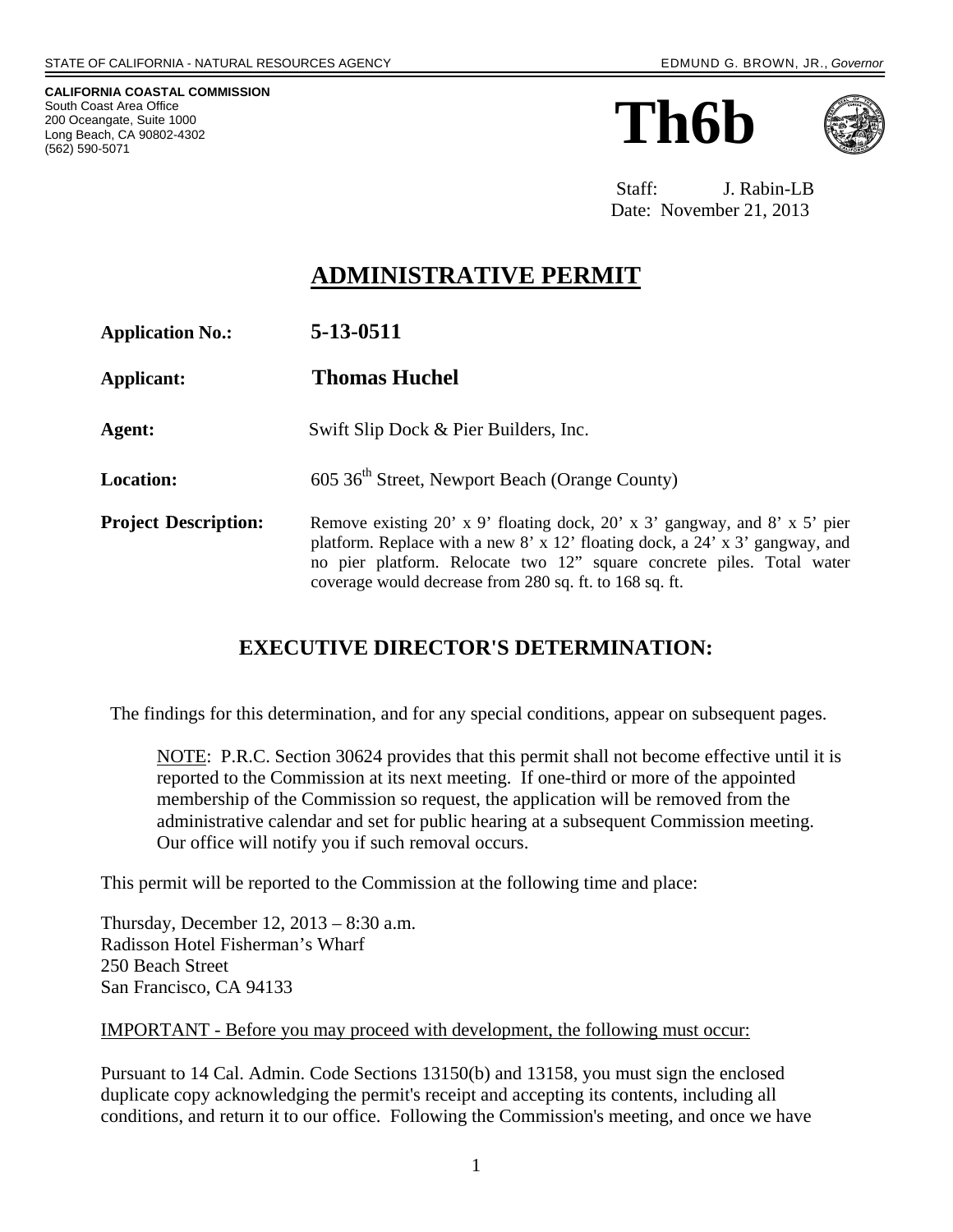received the signed acknowledgement and evidence of compliance with all special conditions, we will send you a Notice of Administrative Permit Effectiveness.

#### **BEFORE YOU CAN OBTAIN ANY LOCAL PERMITS AND PROCEED WITH DEVELOPMENT, YOU MUST HAVE RECEIVED BOTH YOUR ADMINISTRATIVE PERMIT AND THE NOTICE OF PERMIT EFFECTIVENESS FROM THIS OFFICE.**

 CHARLES LESTER Executive Director

 By: Jeffrey Rabin Title: Coastal Program Analyst

#### **STANDARD CONDITIONS:**

This permit is granted subject to the following standard conditions:

- 1. **Notice of Receipt and Acknowledgment.** The permit is not valid and development shall not commence until a copy of the permit, signed by the permittee or authorized agent, acknowledging receipt of the permit and acceptance of the terms and conditions, is returned to the Commission office.
- 2. **Expiration.** If development has not commenced, the permit will expire two years from the date on which the Commission voted on the application. Development shall be pursued in a diligent manner and completed in a reasonable period of time. Application for extension of the permit must be made prior to the expiration date.
- 3. **Interpretation.** Any questions of intent or interpretation of any term or condition will be resolved by the Executive Director or the Commission.
- 4. **Assignment.** The permit may be assigned to any qualified person, provided assignee files with the Commission an affidavit accepting all terms and conditions of the permit.
- 5. **Terms and Conditions Run with the Land.** These terms and conditions shall be perpetual, and it is the intention of the Commission and the permittee to bind all future owners and possessors of the subject property to the terms and conditions.

**SPECIAL CONDITIONS:** See pages five through nine.

#### **EXECUTIVE DIRECTOR'S DETERMINATION (continued):**

The Executive Director hereby determines that the proposed development is a category of development, which, pursuant to PRC Section 30624, qualifies for approval by the Executive Director through the issuance of an Administrative Permit. Subject to Standard and Special Conditions as attached, said development is in conformity with the provisions of Chapter 3 of the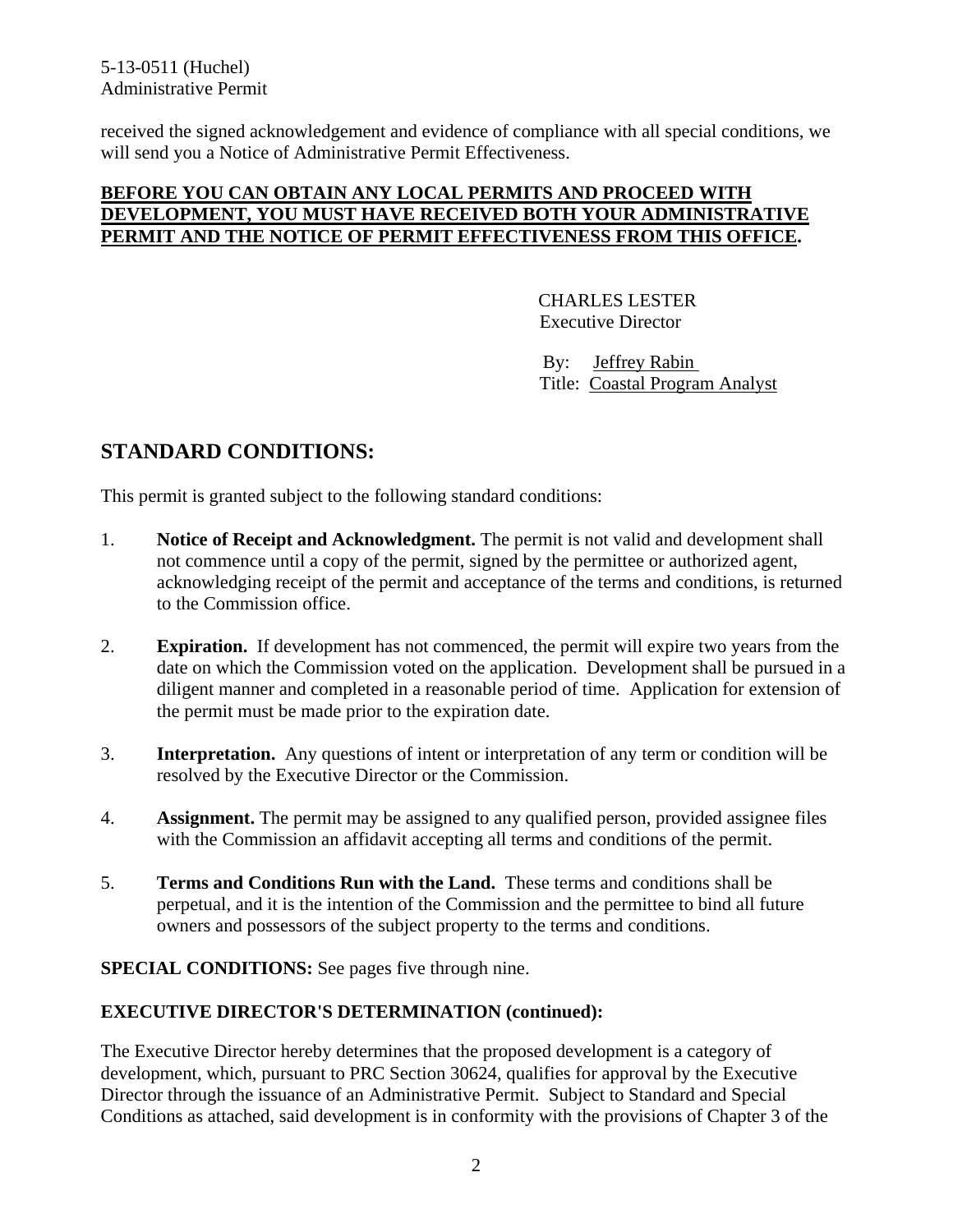Coastal Act of 1976 and will not have any significant impacts on the environment within the meaning of the California Environmental Quality Act. If located between the nearest public road and the sea, this development is in conformity with the public access and public recreation policies of Chapter 3.

#### **FINDINGS FOR EXECUTIVE DIRECTOR'S DETERMINATION:**

#### **A. PROJECT DESCRIPTION**

The subject site is a waterfront lot at  $605 \times 36^{th}$  Street in the City of Newport Beach. (Exhibit 1) Single-family residences with private docks characterize the subject site and the surrounding area. (Exhibit 2) The project will remove the existing 20 foot by 9 foot floating dock, the 20 foot by 3 foot gangway, and the 8 foot by 5 foot pier platform. They will be replaced by a new 8 foot by 12 foot dock and a 24 foot by 3 foot gangway. The proposed project does not include a pier platform. (Exhibits 3 and 4) The resulting project will reduce total water coverage from 280 square feet to 168 square feet.

The dock project, associated with the existing single-family home, will be used for boating related purposes. As required by the City of Newport Beach Harbor Resources Division, an eelgrass survey was conducted on June 23, 2013. No eelgrass was discovered within the project area. Eelgrass surveys completed during the active growth phase of eelgrass (typically March through October) are valid for 60-days with the exception of surveys completed in August-October. A survey completed in August-October shall be valid until the resumption of active growth (i.e., March 1). The project is on the agenda for the December 2013 Coastal Commission meeting so the eelgrass survey is no longer valid. Therefore, a subsequent eelgrass survey will be required prior to beginning any construction.

As required by the City of Newport Beach Harbor Resources Division, a pre-construction *Caulerpa taxifolia* survey was done on June 23, 2013. No *Caulerpa taxifolia* was found. *Caulerpa taxifolia*  surveys are valid for 90 days. The project is on the agenda for the December 2013 Coastal Commission meeting. The *Caulerpa taxifolia* survey is not valid since more than 90 days have passed since the survey was completed. Thus, an updated *Caulerpa taxifolia* survey must be conducted prior to commencement of the project. Therefore, the Commission imposes **Special Conditions 2 and 3,** which identifies the procedures to be completed prior to beginning any construction. If any *Caulerpa taxifolia* is found on the project site, **Special Condition 3** also identifies the procedures to be completed prior to beginning any construction.

#### **Local Government and Other Approvals**

The proposed project has received Harbor Permit Number 636-605 and Plan Check Number 1455- 2013 from the City of Newport Beach Harbor Resources Division.The applicant's agent has applied for approval from the Santa Ana Regional Water Quality Control Board (RWQCB) and the U.S. Army Corps of Engineers.

As part of its Harbor Permit for the project, the City of Newport Beach has imposed Special Condition 8, which states: "Vessels shall not encroach upon neighbor's property on either side." The City also included Special Condition 9, which says: "Vessels may not extend beyond the end of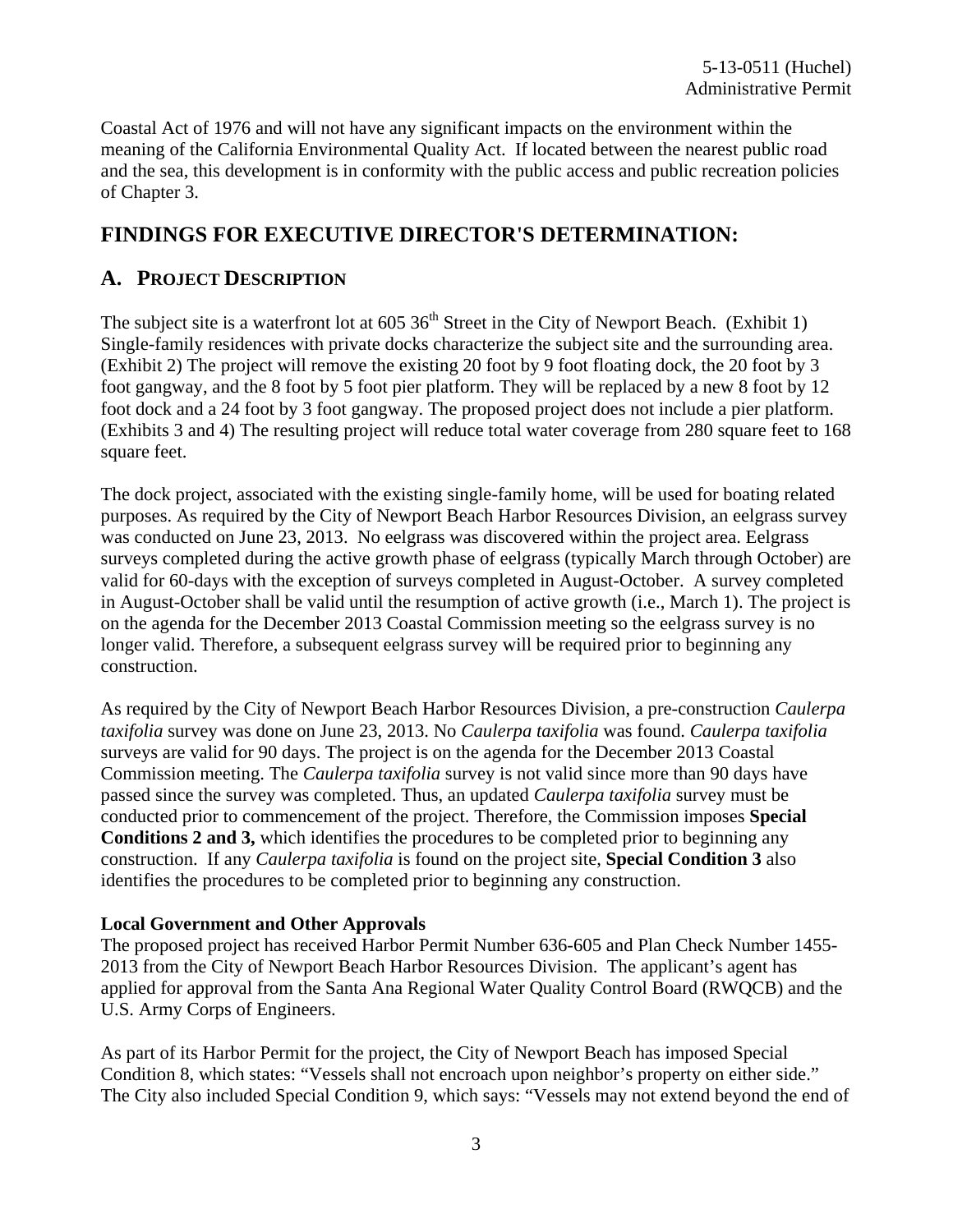5-13-0511 (Huchel) Administrative Permit

the fingers by more than the width of its beam, except as otherwise noted in the Municipal Code." The City's Special Condition 10 specifies that the maximum beam of a vessel that is permitted to side-tie to the westernmost side of the float is 8'. The City's Special Condition 11 says that the maximum beam that is permitted to side-tie to the easternmost side of the float is 14'.

#### **B. PUBLIC ACCESS**

The subject site is located on the bayfront in the City of Newport Beach. The nearest public access to the bayfront is approximately 60 feet away at the end of Short Street. Lateral access to the shoreline is impeded by bulkheads and docks of adjacent houses.

As conditioned, the proposed development will not have any new adverse impact on public access to the coast or to nearby recreational facilities. Thus, as conditioned, the proposed development conforms to Sections 30210 through 30214, Sections 30220 through 30224, and 30252 of the Coastal Act.

#### **C. MARINE RESOURCES**

The proposed recreational boat dock development and its associated structures are an allowable and encouraged marine related use. The project design includes the minimum sized pilings and the minimum number of pilings necessary for structural stability. There are no feasible less environmentally damaging alternatives available. As conditioned, the project will not adversely impact eelgrass beds and will not contribute to the dispersal of the invasive aquatic algae, *Caulerpa taxifolia*. Further, as proposed and conditioned, the project, which is to be used solely for recreational boating purposes, conforms to Sections 30224 and 30233 of the Coastal Act.

The City of Newport Beach has imposed Special Condition 4 on their Harbor Permit for this project. "Only marine oriented uses are allowed on the pier, pier platform, gangway and float. Patio furniture, plants etc...are not permitted."

#### **D. WATER QUALITY**

The proposed work will be occurring on, within, or adjacent to coastal waters. The storage or placement of construction material, debris, or waste in a location where it could be discharged into coastal waters would result in an adverse effect on the marine environment. To reduce the potential for construction related impacts on water quality, the Commission imposes special conditions requiring, but not limited to, the appropriate storage and handling of construction equipment and materials to minimize the potential of pollutants to enter coastal waters. To reduce the potential for post-construction impacts to water quality the Commission requires the continued use and maintenance of post-construction Best Management Practices (BMPs). As conditioned, the Commission finds that the development conforms to Sections 30230 and 30231 of the Coastal Act.

#### **E. LOCAL COASTAL PROGRAM**

The Land Use Plan (LUP) for the City of Newport Beach was effectively certified on May 19, 1982. The certified LUP was updated on October 8, 2009. As conditioned, the proposed development is consistent with Chapter 3 of the Coastal Act and with the certified Land Use Plan for the area.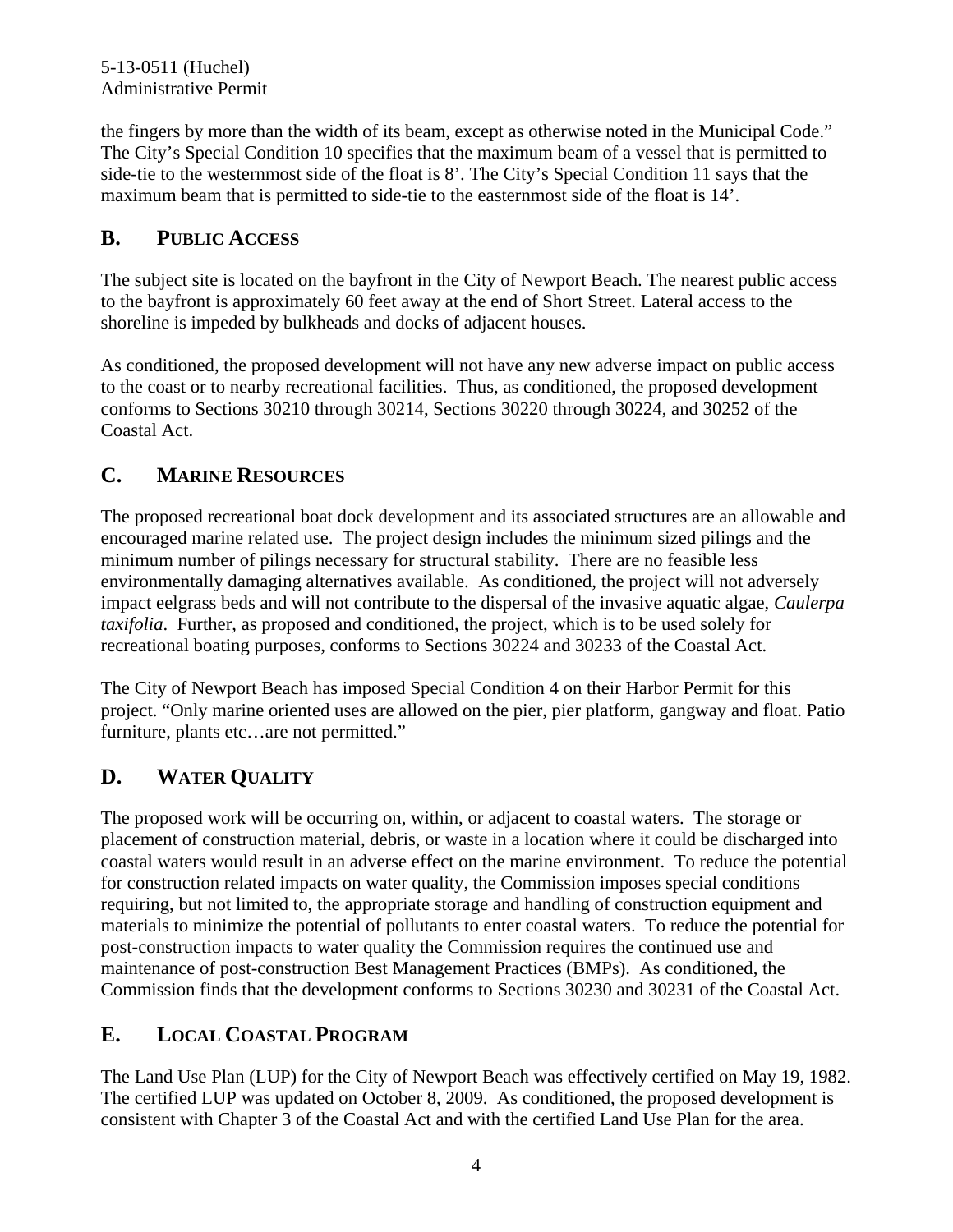Approval of the project, as conditioned, will not prejudice the ability of the local government to prepare a Local Coastal Program that is in conformity with the provisions of Chapter 3.

#### **F. CALIFORNIA ENVIRONMENTAL QUALITY ACT (CEQA)**

As conditioned, there are no feasible alternatives or additional feasible mitigation measures available that would substantially lessen any significant adverse effect that the activity may have on the environment. Therefore, the Commission finds that the proposed project, as conditioned to mitigate the identified impacts, is the least environmentally damaging feasible alternative and can be found consistent with the requirements of the Coastal Act to conform to CEQA.

#### **SPECIAL CONDITIONS:**

This permit is granted subject to the following special conditions:

#### **1. Water Quality**

#### **A. Construction Responsibilities and Debris Removal**

- (1) No demolition or construction materials, equipment, debris, or waste shall be placed or stored where it may enter sensitive habitat, receiving waters or a storm drain, or be subject to wave, wind, rain or tidal erosion and dispersion.
- (2) Any and all debris resulting from demolition or construction activities, and any remaining construction material, shall be removed from the project site within 24 hours of completion of the project.
- (3) Demolition or construction debris and sediment shall be removed from work areas each day that demolition or construction occurs to prevent the accumulation of sediment and other debris that may be discharged into coastal waters.
- (4) Machinery or construction materials not essential for project improvements will not be allowed at any time in the intertidal zone.
- (5) If turbid conditions are generated during construction a silt curtain will be utilized to control turbidity.
- (6) Floating booms will be used to contain debris discharged into coastal waters and any debris discharged will be removed as soon as possible but no later than the end of each day.
- (7) Non buoyant debris discharged into coastal waters will be recovered by divers as soon as possible after loss.
- (8) All trash and debris shall be disposed in the proper trash and recycling receptacles at the end of every construction day.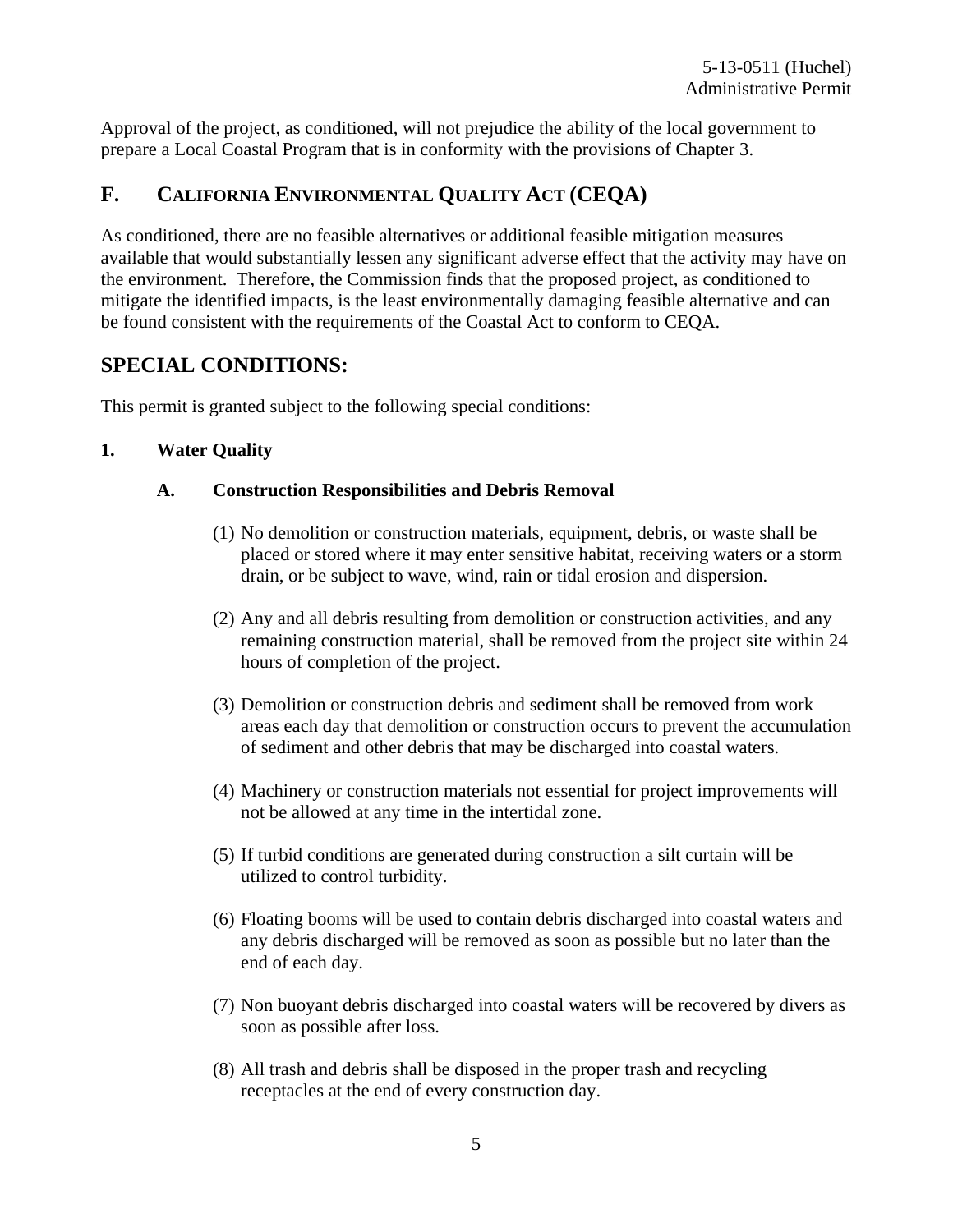- (9) The applicant shall provide adequate disposal facilities for solid waste, including excess concrete, produced during demolition or construction.
- (10) Debris shall be disposed of at a legal disposal site or recycled at a recycling facility. If the disposal site is located in the coastal zone, a coastal development permit or an amendment to this permit shall be required before disposal can take place unless the Executive Director determines that no amendment or new permit is legally required.
- (11) All stock piles and construction materials shall be covered, enclosed on all sides, shall be located as far away as possible from drain inlets and any waterway, and shall not be stored in contact with the soil.
- (12) Machinery and equipment shall be maintained and washed in confined areas specifically designed to control runoff. Thinners or solvents shall not be discharged into sanitary or storm sewer systems.
- (13) The discharge of any hazardous materials into any receiving waters shall be prohibited.
- (14) Spill prevention and control measures shall be implemented to ensure the proper handling and storage of petroleum products and other construction materials. Measures shall include a designated fueling and vehicle maintenance area with appropriate berms and protection to prevent any spillage of gasoline or related petroleum products or contact with runoff. The area shall be located as far away as possible from the receiving waters and storm drain inlets.
- (15) Best Management Practices (BMPs) and Good Housekeeping Practices (GHPs) designed to prevent spillage and/or runoff of demolition or construction-related materials, and to contain sediment or contaminants associated with demolition or construction activity, shall be implemented prior to the on-set of such activity.
- (16) All BMPs shall be maintained in a functional condition throughout the duration of construction activity.
- **B. Best Management Practices Program.** By acceptance of this permit the applicant agrees that the long-term water-borne berthing of boat(s) in the approved dock and/or boat slip will be managed in a manner that protects water quality pursuant to the implementation of the following BMPs.
	- (1) Boat Cleaning and Maintenance Measures:
		- a. In-water top-side and bottom-side boat cleaning shall minimize the discharge of soaps, paints, and debris.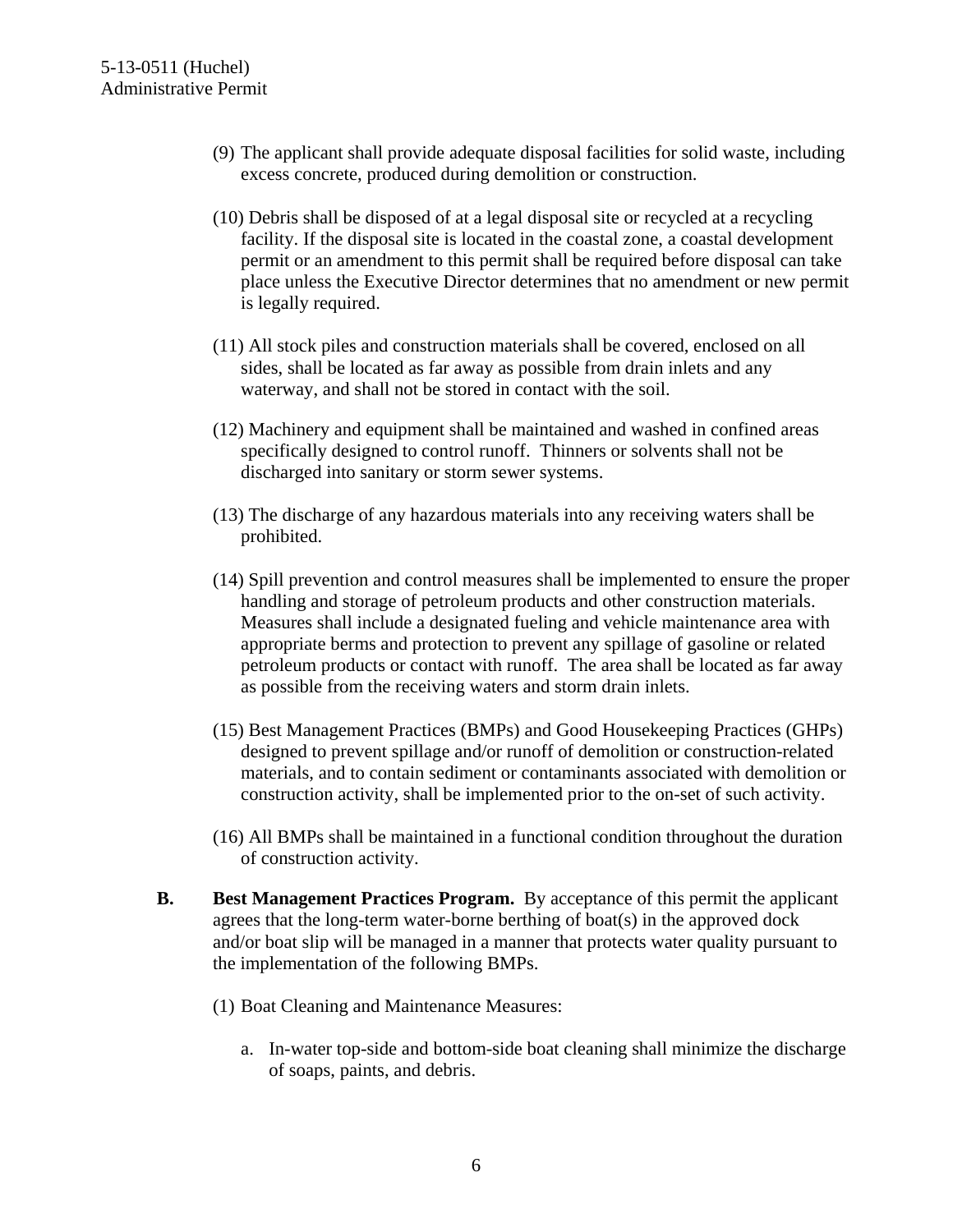- b. In-the-water hull scraping or any process that occurs under water that results in the removal of paint from boat hulls shall be prohibited. Only detergents and cleaning components that are designated by the manufacturer as phosphate-free and biodegradable shall be used, and the amounts used minimized.
- c. The applicant shall minimize the use of detergents and boat cleaning and maintenance products containing ammonia, sodium hypochlorite, chlorinated solvents, petroleum distillates or lye.
- (2) Solid and Liquid Waste Management Measures:
	- a. All trash, recyclables, and hazardous wastes or potential water contaminants, including old gasoline or gasoline with water, absorbent materials, oily rags, lead acid batteries, anti-freeze, waste diesel, kerosene and mineral spirits will be disposed of in a proper manner and will not at any time be disposed of in the water or gutter.
- (3) Petroleum Control Management Measures:
	- a. Boaters will practice preventive engine maintenance and will use oil absorbents in the bilge and under the engine to prevent oil and fuel discharges. Oil absorbent materials shall be examined at least once a year and replaced as necessary. Used oil absorbents are hazardous waste in California. Used oil absorbents must therefore be disposed in accordance with hazardous waste disposal regulations. The boaters will regularly inspect and maintain engines, seals, gaskets, lines and hoses in order to prevent oil and fuel spills. The use of soaps that can be discharged by bilge pumps is prohibited.
	- b. If the bilge needs more extensive cleaning (e.g., due to spills of engine fuels, lubricants or other liquid materials), the boaters will use a bilge pump-out facility or steam cleaning services that recover and properly dispose or recycle all contaminated liquids.
	- c. Bilge cleaners which contain detergents or emulsifiers will not be used for bilge cleaning since they may be discharged to surface waters by the bilge pumps.

#### **2. Eelgrass Survey(s)**

**A. Pre-Construction Eelgrass Survey**. A valid pre-construction eelgrass (Zostera marina) survey shall be completed during the period of active growth of eelgrass (typically March through October). The pre-construction survey shall be completed prior to the beginning of construction and shall be valid until the next period of active growth. The survey shall be prepared in full compliance with the "Southern California Eelgrass Mitigation Policy" Revision 8 (except as modified by this special condition) adopted by the National Marine Fisheries Service and shall be prepared in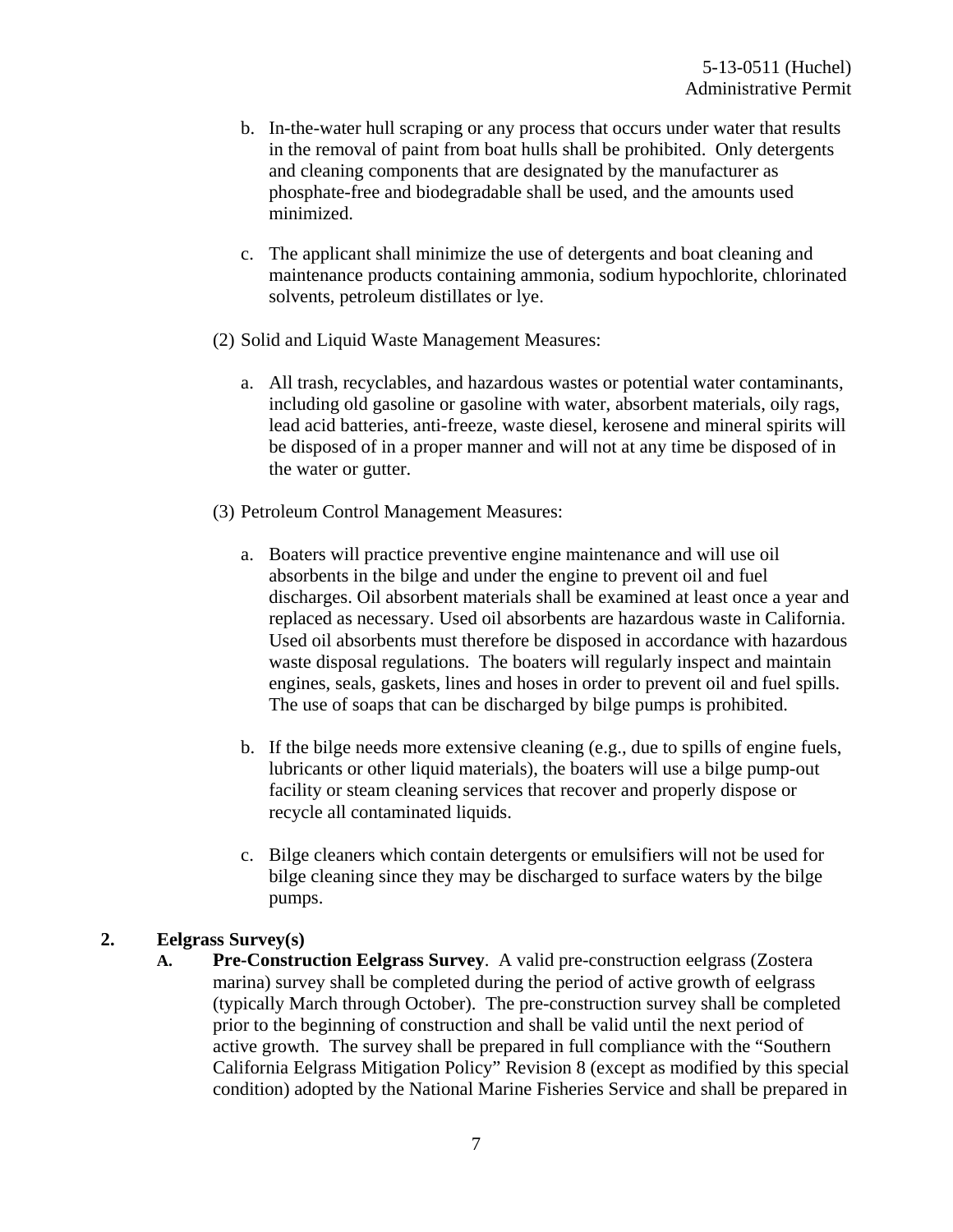consultation with the California Department of Fish and Wildlife. The applicant shall submit the eelgrass survey for the review and approval of the Executive Director within five (5) business days of completion of each eelgrass survey and in any event no later than fifteen (15) business days prior to commencement of any development. If the eelgrass survey identifies any eelgrass within the project area which would be impacted by the proposed project, the development shall require an amendment to this permit from the Coastal Commission or a new coastal development permit.

**B. Post Construction Eelgrass Survey**. If any eelgrass is identified in the project area by the survey required in subsection A of this condition above, within one month after the conclusion of construction, the applicant shall survey the project site to determine if any eelgrass was adversely impacted. The survey shall be prepared in full compliance with the "Southern California Eelgrass Mitigation Policy" Revision 8 (except as modified by this special condition) adopted by the National Marine Fisheries Service and shall be prepared in consultation with the California Department of Fish and Wildlife. The applicant shall submit the post-construction eelgrass survey for the review and approval of the Executive Director within thirty (30) days after completion of the survey. If any eelgrass has been impacted, the applicant shall replace the impacted eelgrass at a minimum 1.2:1 ratio on-site, or at another location, in accordance with the Southern California Eelgrass Mitigation Policy. All impacts to eelgrass habitat shall be mitigated at a minimum ratio of 1.2:1 (mitigation: impact). The exceptions to the required 1.2:1 mitigation ratio found within SCEMP shall not apply. Implementation of mitigation shall require an amendment to this permit or a new coastal development permit unless the Executive Director determines that no amendment or new permit is required.

#### **3. Pre-construction** *Caulerpa Taxifolia* **Survey**

- **A.** Not earlier than 90 days nor later than 30 days prior to commencement or re-commencement of any development authorized under this coastal development permit (the "project"), the applicant shall undertake a survey of the project area and a buffer area at least 10 meters beyond the project area to determine the presence of the invasive alga *Caulerpa taxifolia*. The survey shall include a visual examination of the substrate.
- **B.** The survey protocol shall be prepared in consultation with the Regional Water Quality Control Board, the California Department of Fish and Wildlife, and the National Marine Fisheries Service.
- **C.** Within five (5) business days of completion of the survey, the applicant shall submit the survey:
	- (1) for the review and approval of the Executive Director; and
	- (2) to the Surveillance Subcommittee of the Southern California Caulerpa Action Team (SCCAT). The SCCAT Surveillance Subcommittee may be contacted through William Paznokas, California Department of Fish and Wildlife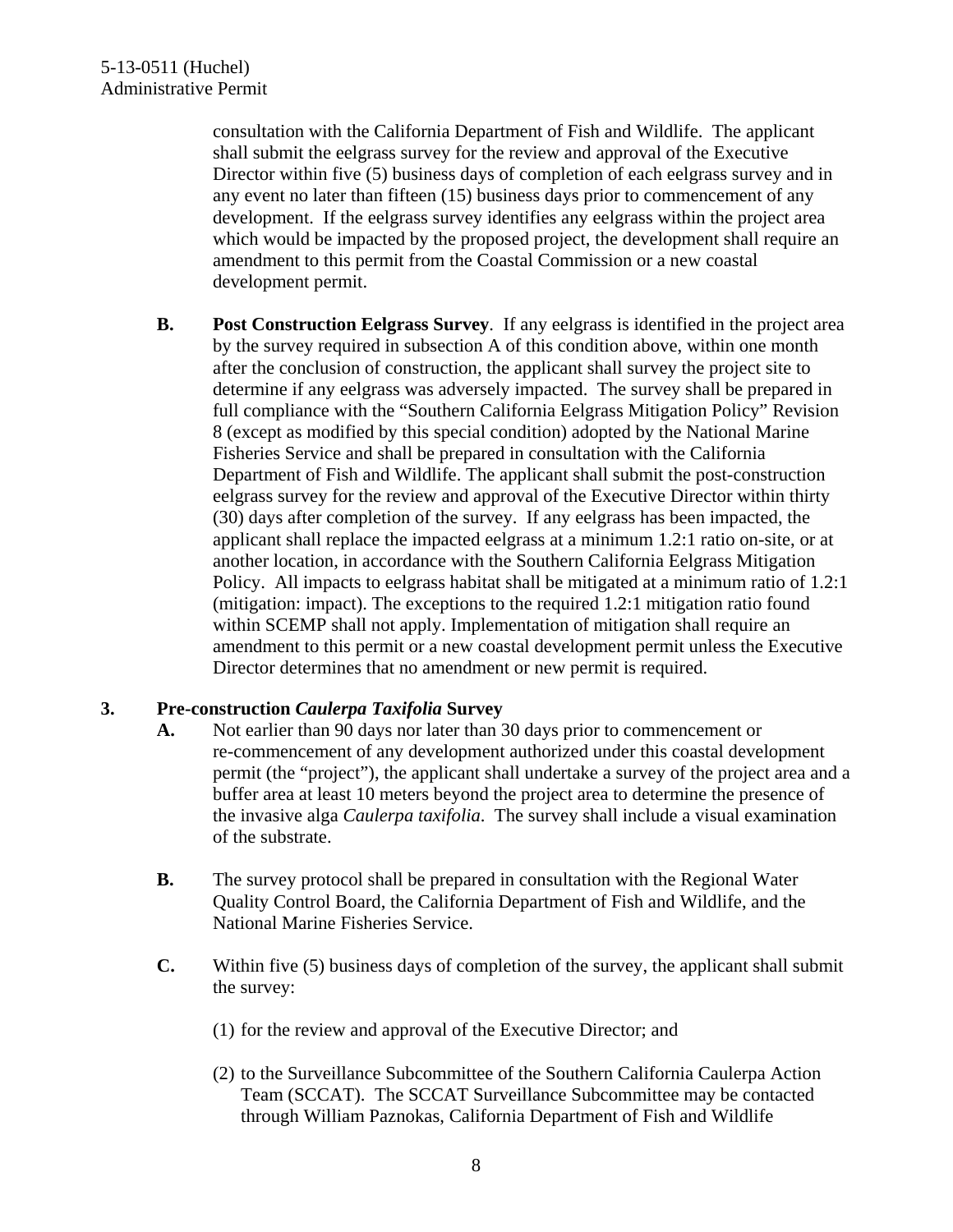(858/467-4218) or Robert Hoffman, National Marine Fisheries Service (562/980-4043), or their successors.

**D.** If *Caulerpa taxifolia* is found within the project or buffer areas, the applicant shall not proceed with the project until 1) the applicant provides evidence to the Executive Director that all *C. taxifolia* discovered within the project and buffer area has been eliminated in a manner that complies with all applicable governmental approval requirements, including but not limited to those of the California Coastal Act, or 2) the applicant has revised the project to avoid any contact with *C. taxifolia*. No revisions to the project shall occur without a Coastal Commission approved amendment to this coastal development permit unless the Executive Director determines that no amendment is legally required.

#### **4. Public Rights**

The Coastal Commission's approval of this permit shall not constitute a waiver of any public rights that exist or may exist on the property. The permittee shall not use this permit as evidence of a waiver of any public rights that may exist on the property.

#### **ACKNOWLEDGMENT OF PERMIT RECEIPT/ACCEPTANCE OF CONTENTS:**

\_\_\_\_\_\_\_\_\_\_\_\_\_\_\_\_\_\_\_\_\_\_\_\_\_\_\_\_ \_\_\_\_\_\_\_\_\_\_\_\_\_\_\_\_\_\_\_\_\_\_

I/We acknowledge that I/we have received a copy of this permit and have accepted its contents including all conditions.

Applicant's Signature Date of Signing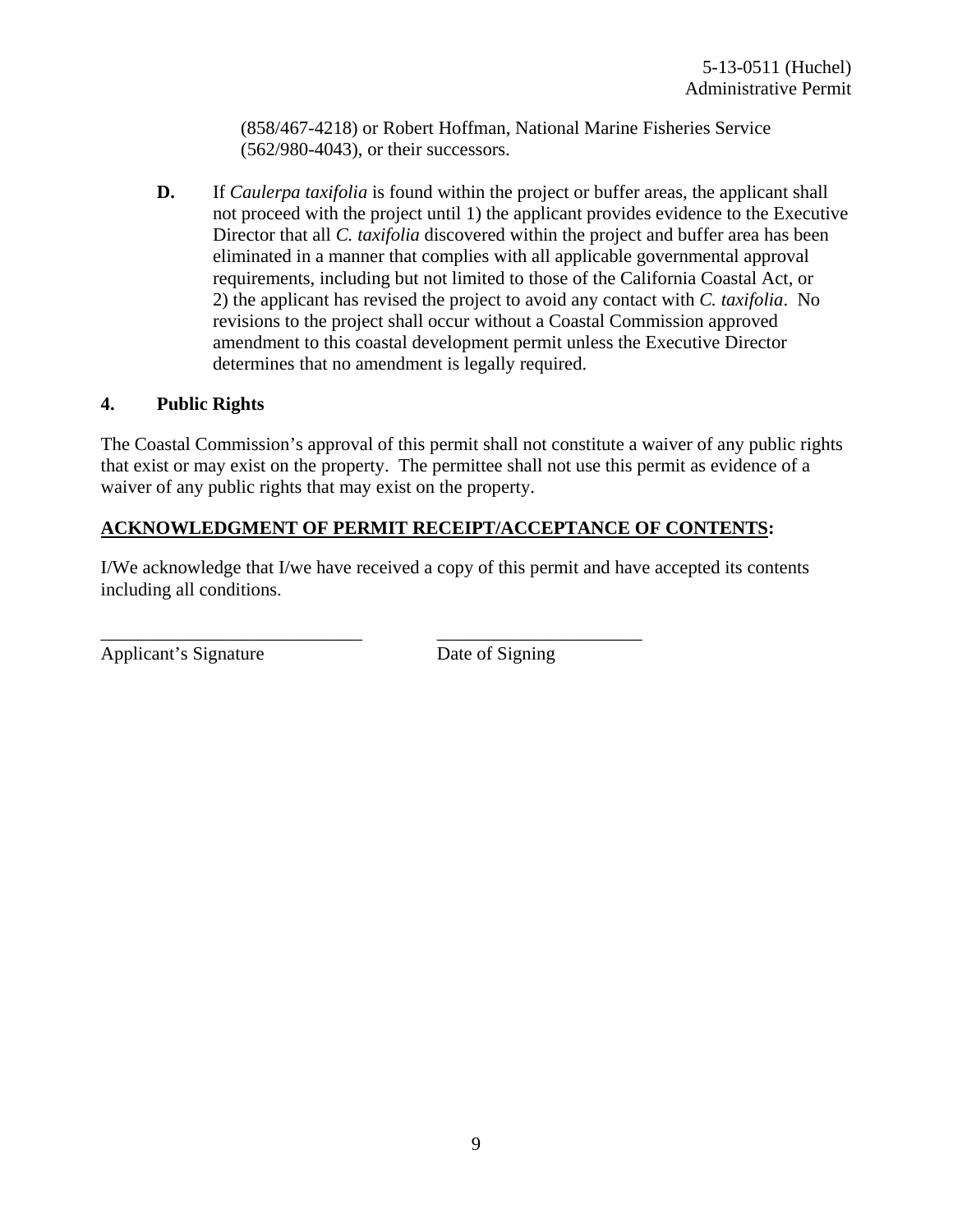### **605 36th Street, Newport Beach CDP 5-13-0511 Exhibit 1**

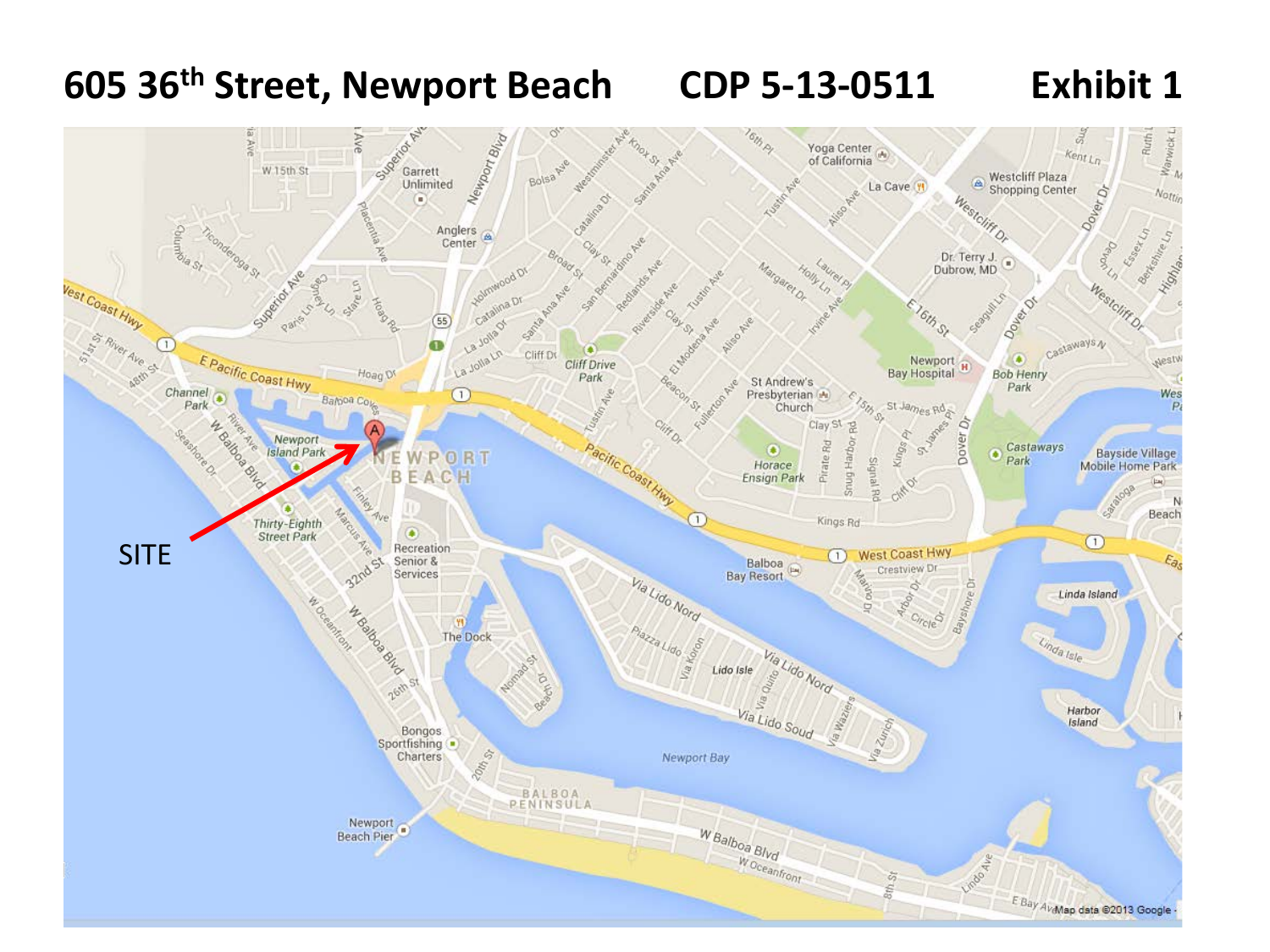## **605 36th Street, Newport Beach CDP 5-13-0511 Exhibit 2**

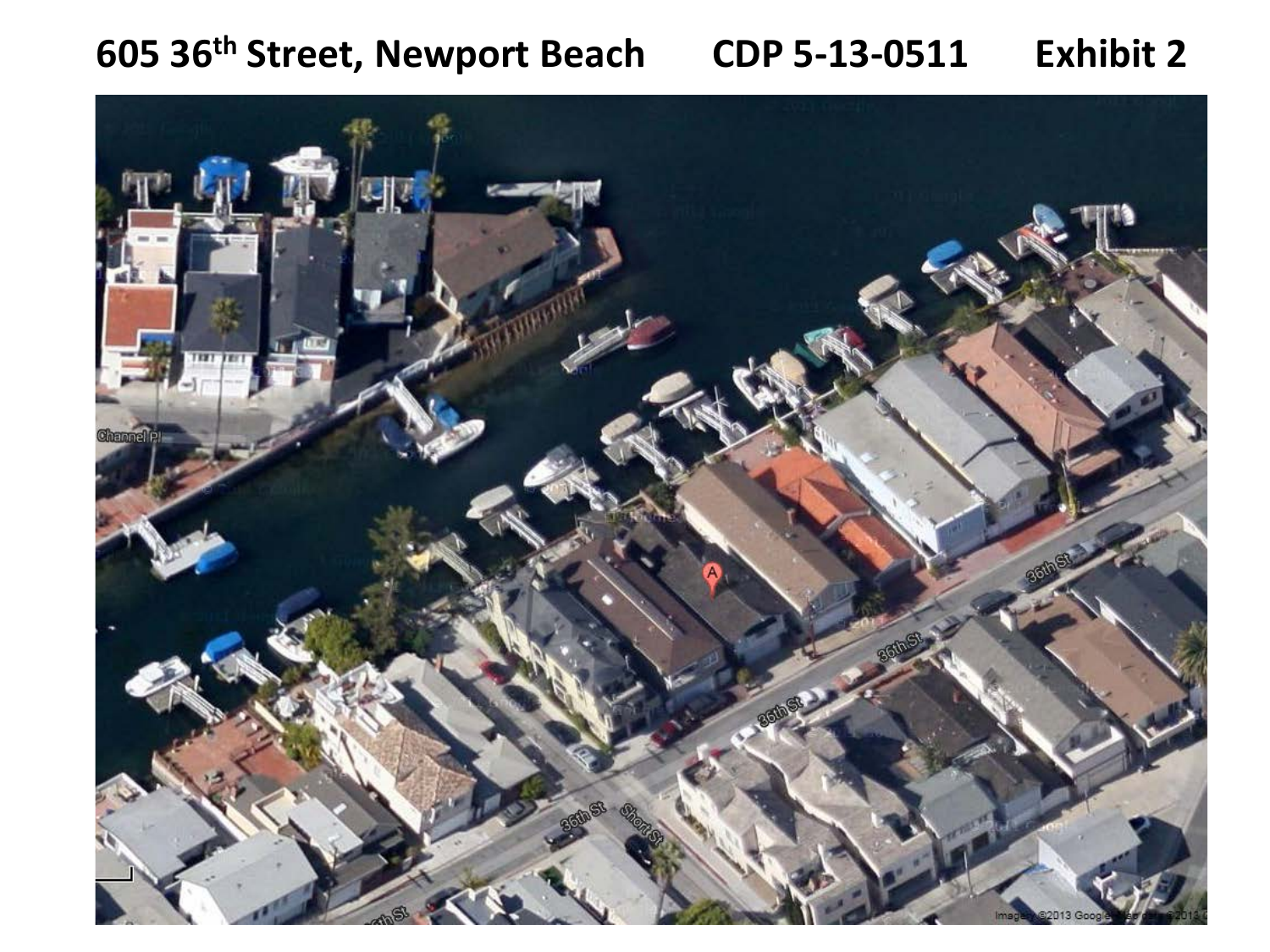

**CDP 5-13-0511 Exhibit 3**